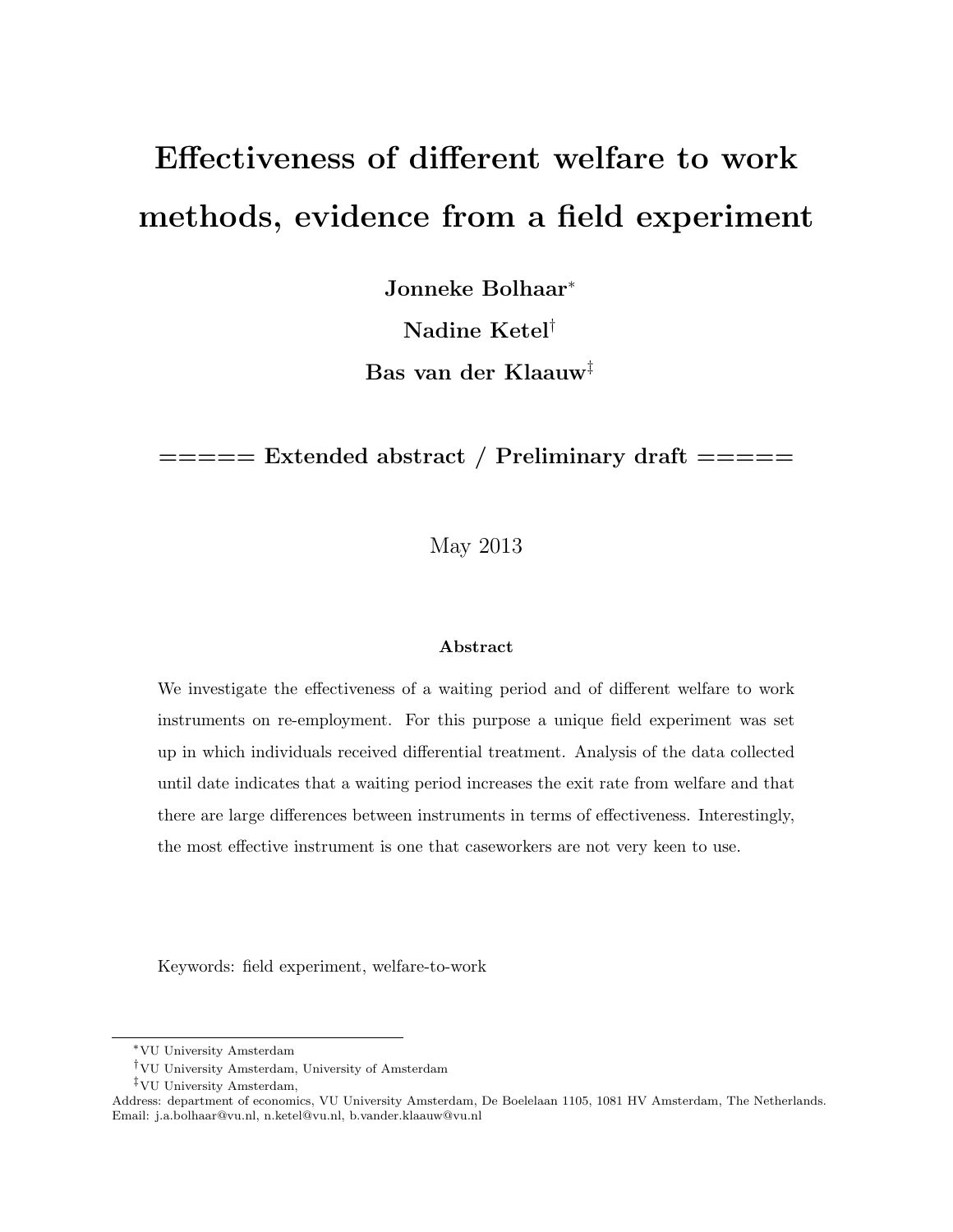# 1 Introduction

Although The Netherlands has quite a large budget for re-employment programs, little is known about the effectiveness of these programs. The literature concentrates on Scandinavian countries (Denmark, Sweden) were re-employment programs also play an important role. The effect of incentives from re-employment programs may however differ with the incentives created by national institutions on the labor market and social security. For policy purposes it is therefore important to obtain evidence from different countries.

This paper will focus on two types of interventions. First, we will investigate the effect of applying a waiting period (of max. four weeks) in the application process for welfare. Second, we will look into the effect of different instruments a caseworker can use to guide the welfare recipient back to work. These different instruments are part of the normal toolkit of case workers. This implies that we test, in contrast to many other policy evaluations of labor market programs, the effectiveness of the common practice instead of a program that is offered on top of the usual job search assistance.

The main problem that arises when trying to answer this type of research questions is that normally the caseworker decides which instruments he uses to guide an individual back to work. This implies that the individuals for which a particular instrument is used are a selected, non-random sample of all welfare recipients. Part of the selection may be based on observable characteristics, but there is more and more evidence that also unobserved characteristics play an important role. This makes an investigation of the effectiveness of the various instruments based on administrative records very difficult. The cleanest way to overcome this problem is a randomized controlled trial, where individuals are randomly assigned to the different treatments (instruments). Using true randomization in the context of social security may be problematic and viewed as inappropriate. We use an experimental design that comes close to the ideal of a randomized controlled trial, but also actively tries to prevent harrowing situations due to the experiment for clients. Limiting unwanted sideeffects improves compliance of caseworkers with the experiment.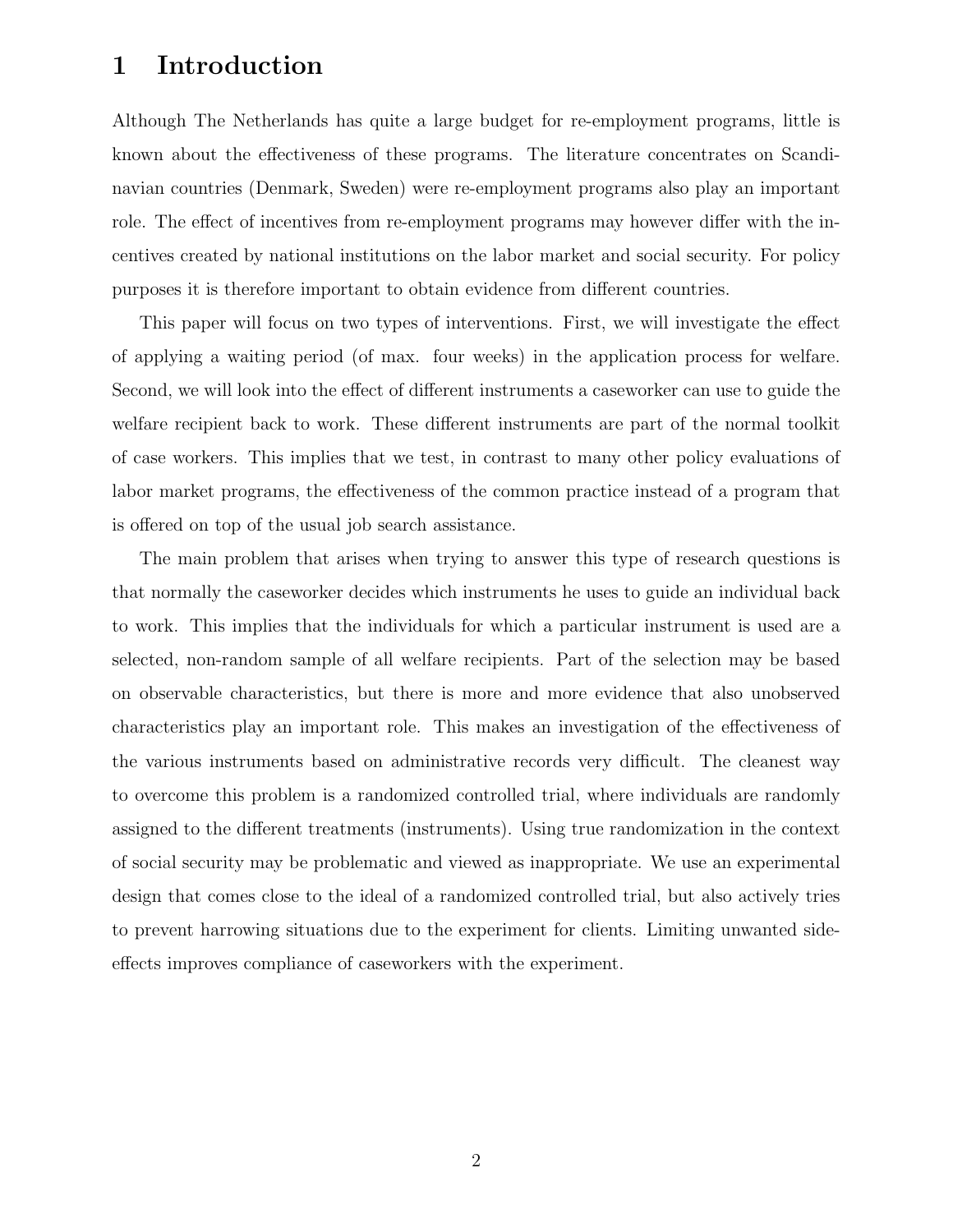#### 2 Welfare

Welfare (*WWB* or *bijstand* in Dutch) serves as a safety net and provides people with a very low income or no income and not eligible for any other type of benefit with a minimum income level. Welfare is means tested and the benefit level depends on the composition of the household (ranging from max.  $\epsilon$  660 per month for a single to max.  $\epsilon$  1320 per month for a couple with children). People receiving welfare are obliged to look for employment and accept all employment that is offered to them, also if it does not match their education or work experience. An exception to this rule is made when the individual is ill or is providing care to a relative that is ill. In addition, mothers with children under 5 are exempted from the obligation to accept all suitable employment. Rules about eligibility and level of benefits are decided on at the national level, but the responsibility for the implementation is at the city level. Cities receive a fixed annual budget for welfare, of which any unused excess may be kept. How welfare recipients are guided to work and how the number of welfare recipients is kept under control is left to the cities' discretion.

When an individual applies for welfare, and there are no indications that he is not eligible, he is called for an intake meeting at the local office of the social service. In this meeting it is assessed whether the individual qualifies for welfare, whether he is able to work and what his (relative) distance to the labor market is. Based on the latter the individual is classified into one of four classes. Individuals in class I suffer from (a combination of) medical or psychological problems that make it impossible for them to work. Class II is reserved for individuals that (currently) lack the social skills needed for stable employment, possibly in combination with other (personal) problems that are an obstacle to go back to work. This group cannot be guided to work immediately, the goal is to let them participate in society for example by working in a sheltered work environment. Individuals in class III are able to work, but need more skills and guidance to find employment and stay employed.

Individuals that should be able to find employment within 6 months are classified in class IV and are assigned to a caseworker, either immediately or after a waiting period. A waiting period lasts at maximum four weeks in which the individual has to look for employment by himself. In many cases, the caseworker also specifies a minimum number of job applications that a person has to do within this period. The task of the caseworker is to guide the individual to employment. The caseworker decides how he think this can best be achieved.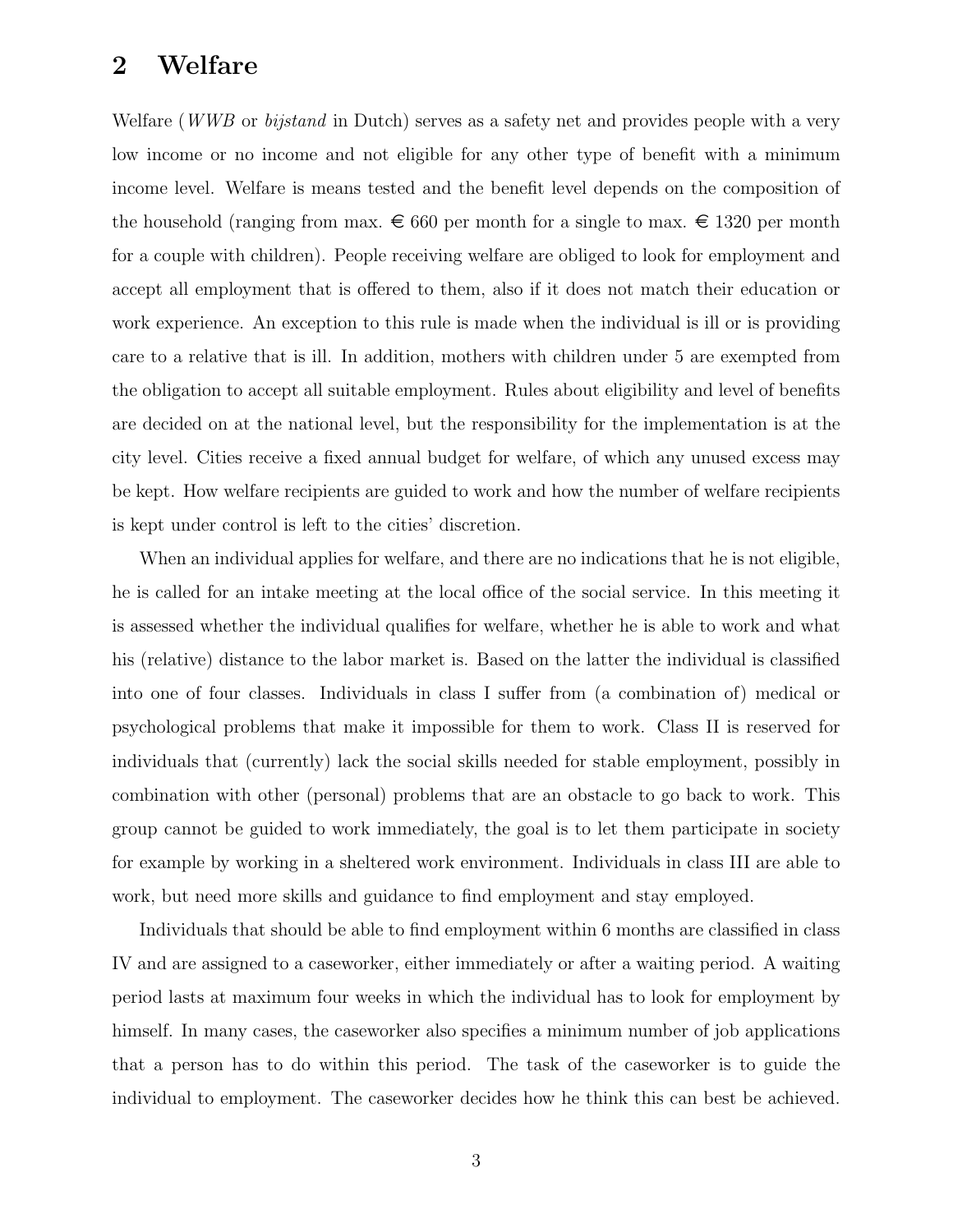He can meet with the individual for coaching and guidance, but can also send him to an intensive job application program or to a team of job hunters. If no employment is found by the individual within 6 months, his classification will be altered to class III and he will be assigned a new caseworker. For class III individuals a different set of programs to help him back to employment is available.

# 3 The field experiment

The experiment was set up in the city of Amsterdam. For one year, from April 2012 till March 2013, all individuals flowing into welfare class IV take part in the experiment. Based on inflow in previous years we expected to include 2500 individuals in the experiment. Worsened economic circumstances led to the fact that on the day of writing we have 2921 individuals in the experiment, while the data collection is not completely finished yet. These individuals are followed until exit to employment or until reclassification after six months on welfare. Individuals were not informed that they took part in an experiment to prevent that this knowledge influenced their behavior.

Instead of randomizing the treatment over individuals, we randomize the treatment over caseworkers. Caseworkers receive the instruction to apply one particular treatment to all their new incoming clients. This particular treatment we call their standard option or default, and caseworkers are expected to apply this default option during the time that they spent with their clients (until exit to employment or until reclassification after six months). The default option that a caseworker has to apply to its new incoming clients changes every three months. We allowed caseworkers to deviate from the standard option only in cases where the standard option is really not appropriate, and with a maximum of 5% of all cases. This way we wanted to avoid harmful effects on welfare recipients and also make the experiment more acceptable for the caseworkers, which will benefit compliance.

Two different decisions were randomized: first, whether a waiting period was applied or not and second, which instrument was used by the caseworker to guide the welfare recipient to employment. For the waiting period there were three different standard options:

- never apply a waiting period.
- always apply a waiting period if the financial situation of the applicant allows this.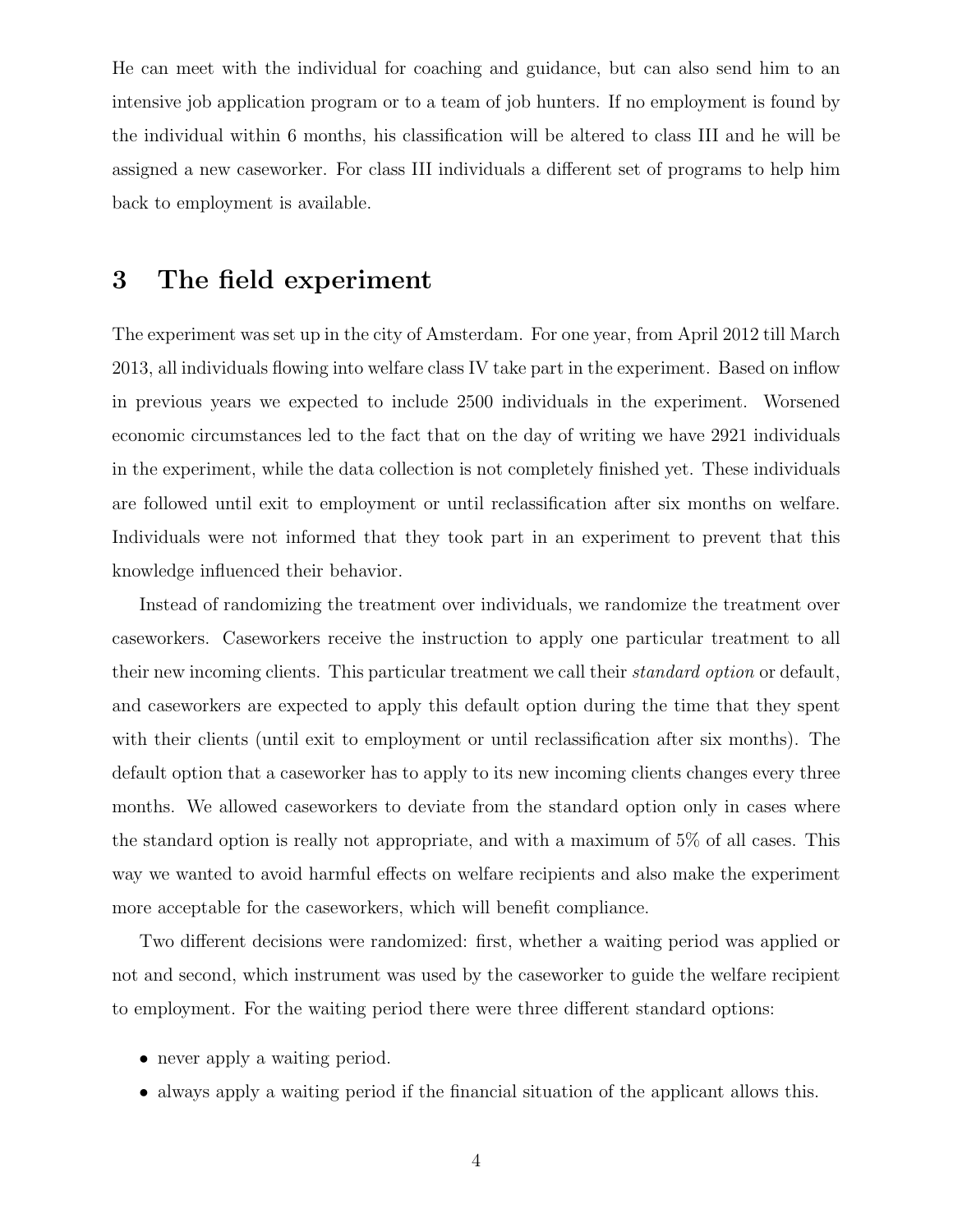• do what you think is most appropriate in this case.

As applying a waiting period also implies that benefit payments are delayed, applying a waiting period is considered unethical if an applicant has a (very) bad financial situation. The idea behind the waiting period is that it sends a clear signal to the applicant that receiving welfare comes with the obligation to actively search for employment.

For the instruments there were five different standard options:

- bring the client into contact with the job hunter and/or try to take up the role of intermediary yourself to match the client directly to a vacancy. Use coaching at times that there are no relevant vacancies.
- send the client to the intensive 8-week job application course. Use coaching before and after the course.
- only use coaching by having regular meetings with the client.
- take a passive stand and only give support when the client asks for it.
- do what you think is most appropriate in this case.

By including the standard option 'do what you think is most appropriate' we want to get insight in whether the waiting period/instrument chosen by caseworkers coincides with the most effective choice according to the results of the experiment. The fourth standard option, taking a passive stand and leaving the initiative for support to the client, was considered to be the most difficult standard option by the caseworkers. They expected most clients not to take any initiative, leaving them de facto without guidance from a caseworker in finding employment. This indeed seems to have been the case in the experiment.

# 4 Data

The data we will use is combined from three different sources. Questionnaires, administrative data from the local social service and matched employment data from social security records.

The person conducting the intake meeting and the caseworker are both asked to fill in a one page questionnaire about the client and about the waiting period/ instrument that is applied. The questionnaire contains date of birth, gender, educational level, household composition, reason of applying for welfare, financial situation and the estimated time (by the caseworker) till exit to employment, whether a waiting period was applied, duration of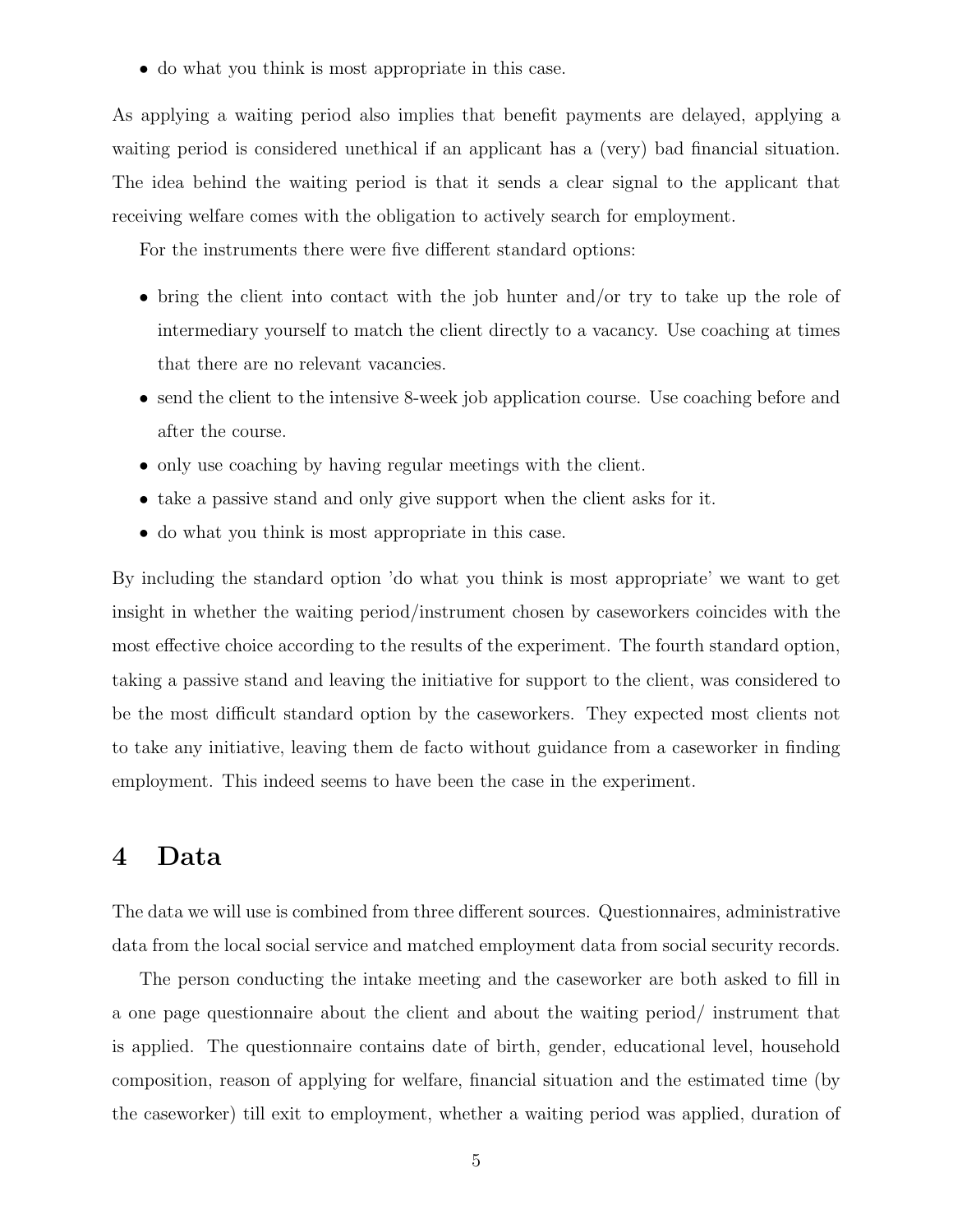the waiting period, and instrument used to guide the welfare recipient back to work. The last three questions are included to check whether the caseworker adhered to the standard option he was given, or used the possibility to deviate in special cases.

The administrative data from the social service provides information on individual characteristics, date of application, date of exit from welfare, waiting period, number and type of contacts with the caseworker, information on programs the individual took part in, sanctions issued.

After the experiment has ended, matched employment records will be used to follow the individuals that were part of the experiment in their employment and how they fare after the experiment. While exit from welfare is informative about the short run effectiveness , following individuals for a longer period after they left welfare is informative about the long run effectiveness of the different treatments.

Table 1 gives some descriptive statistics of the sample. Of our sample, almost 30% applied for for welfare because they lost their job. These are either young people at the start of their career, and therefore with little or no UI rights, or people who did not build up enough new UI rights in their last job. For 36% the reason for applying for welfare is exhaustion of UI rights. Duration of UI can range from 3 up to 38 months. As young people have relatively little UI rights, the average age in the sample is only 39 and over one-third of the sample is aged below 35. Welfare is means tested and financial situation should therefore be viewed as relative to the total pool of applicants. Good is used if the applicant has little or no debts and is not lagging behind with monthly payments such as housing rent, health insurance premium, etc. Not good, not bad is used when the applicant has some debts, and bad is used when he has major debts.

Table 2 shows how many applicants received a waiting period, grouped by the standard option of their caseworker. There is a clear distinction between the three different standard options. Caseworkers that are asked to always apply a waiting period if the financial situation of the client allows, give almost 60% of the applicants a waiting period. Remember that applicants with a bad financial situation should not be given a waiting period. They make up the majority of the other 40% without a waiting period. Caseworkers that are asked never to apply a waiting period hardly give waiting periods (only 4%). If the caseworker can do what he thinks is appropriate, a waiting period is applied in 42% of all cases, which is clearly distinct from the other two categories.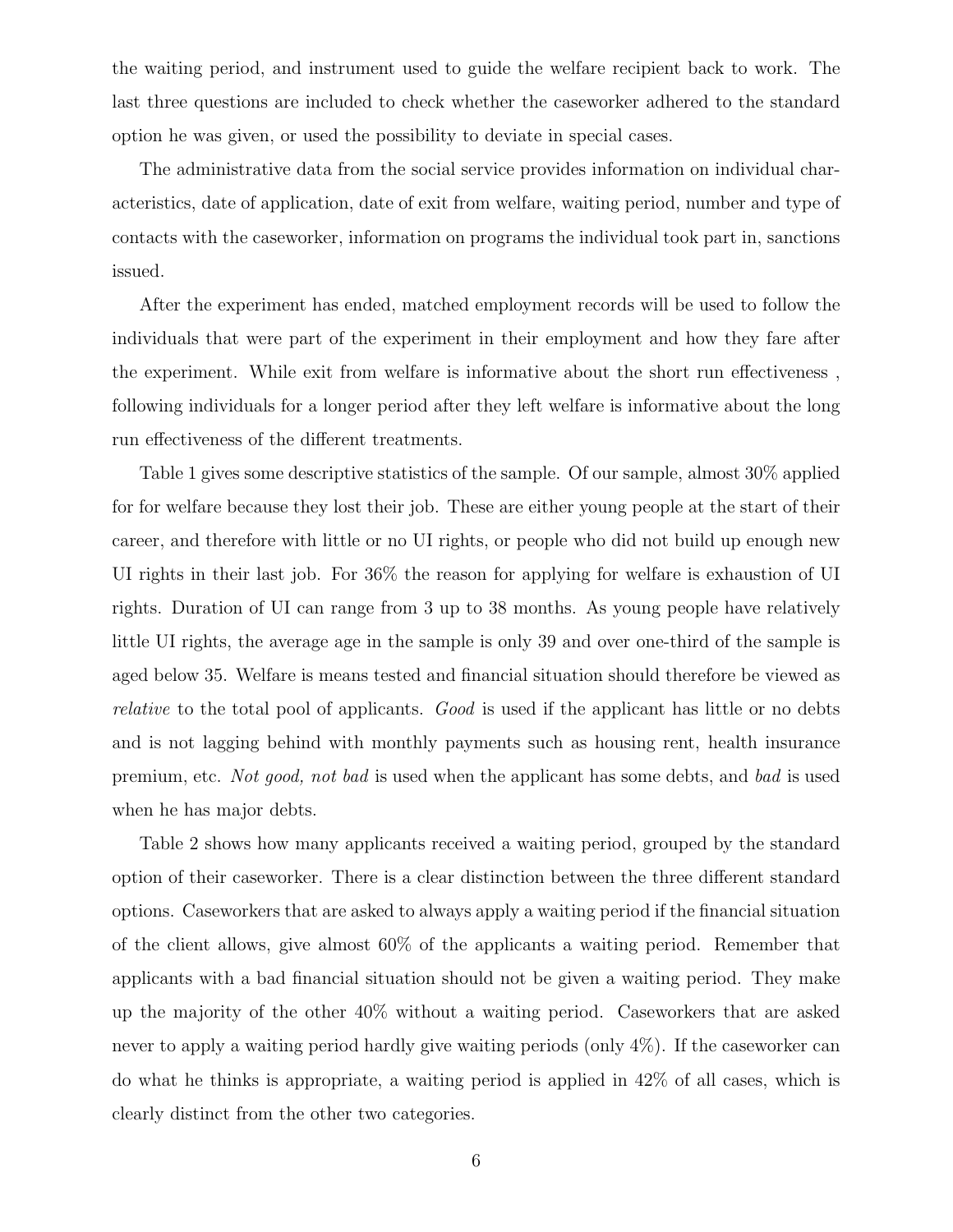| female                                                     | 29.1%    |
|------------------------------------------------------------|----------|
| age                                                        |          |
| 27-34                                                      | 42.8%    |
| 35-44                                                      | 29.7%    |
| $45 - 54$                                                  | 21.9%    |
| 55-64                                                      | 5.5%     |
| city district                                              |          |
| South/West                                                 | 34.0%    |
| New-West                                                   | 11.7%    |
| Center/East                                                | 23.1%    |
| North                                                      | 13.2%    |
| South-East                                                 | 18.1%    |
| household composition                                      |          |
| single without children                                    | 77.2%    |
| single with children                                       | 9.5%     |
| couple without children                                    | 6.2%     |
| couple with children                                       | 7.1%     |
| financial situation                                        |          |
| good                                                       | 24.5%    |
| not good, not bad                                          | 47.9%    |
| bad                                                        | 27.6%    |
| reason applies for welfare                                 |          |
| lost job                                                   | 29.3%    |
| end UI                                                     | 35.7%    |
| other reason                                               | 34.9%    |
| education                                                  |          |
| university                                                 | 12.0%    |
| other tertiary                                             | 16.8%    |
| midlevel vocational                                        | 28.3%    |
| pre-university secondary                                   | 8.3%     |
| other secondary                                            | 20.5%    |
| primary school or less                                     | 14.0%    |
| estimated time (by the caseworker) till exit to employment |          |
| within 1 month                                             | 9.9%     |
| 2nd or 3rd month                                           | 35.3%    |
| 4th or 5th month                                           | 32.5%    |
| 6th month or later                                         | $22.3\%$ |
|                                                            |          |
| number of observations                                     | 3244     |

Table 1: Descriptive statistics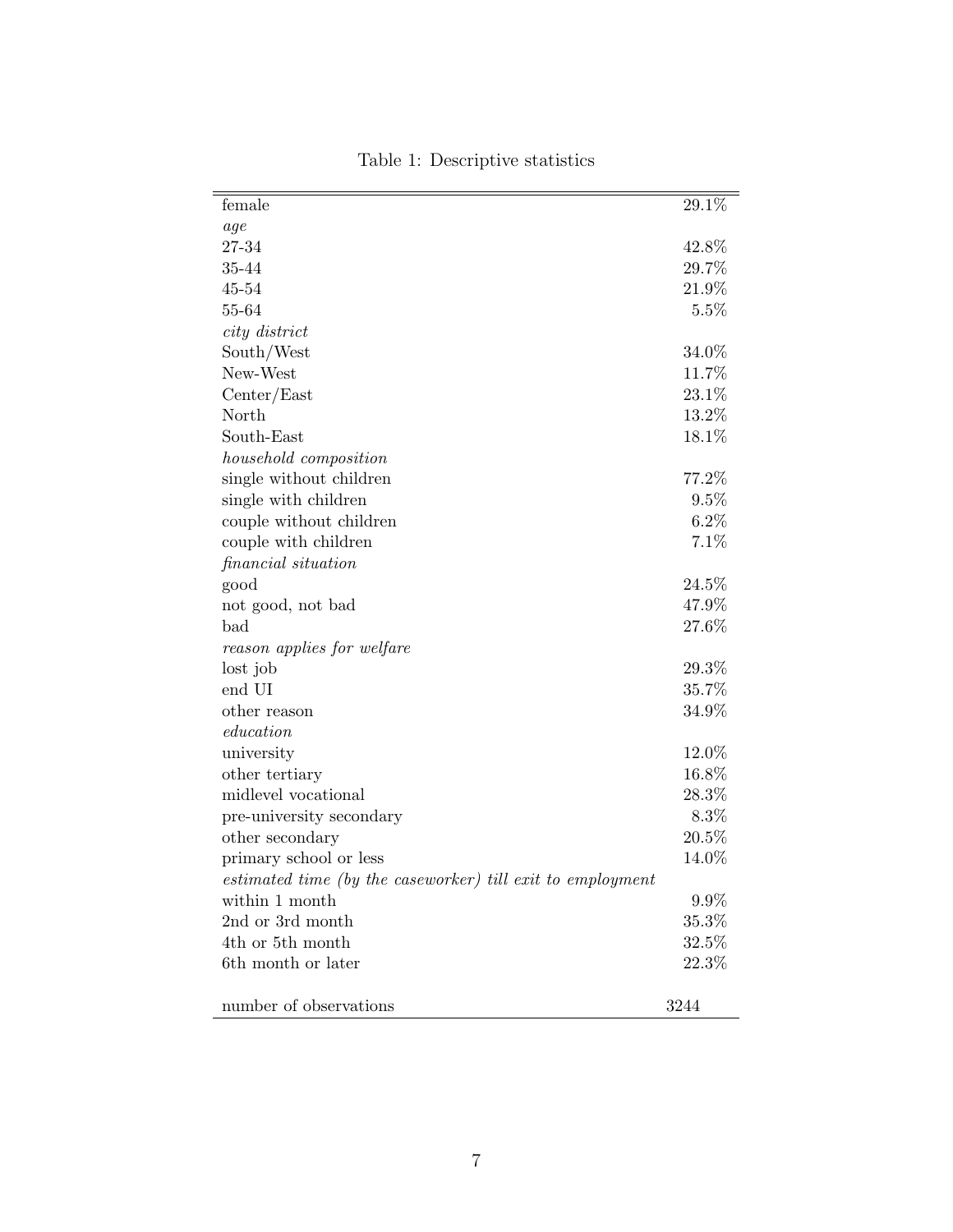|                                                           | $%$ received   |
|-----------------------------------------------------------|----------------|
| standard option                                           | waiting period |
| always apply waiting period if financial situation allows | 58.7           |
| do what you think is most appropriate                     | 42.0           |
| never apply a waiting period                              | 4.1            |
|                                                           |                |
| average duration applied waiting period                   | 3.1 weeks      |
| number of observations                                    | 2509           |

Table 2: Applied waiting period by standard option for the waiting period

In Table 3 we make a comparison similar to that in Table 2, but now for the instrument that is used to guide the welfare recipient to work. Again, we see that standard options that can be applied irrespective the characteristics of the client, are followed very well: for coaching compliance is 92.1%, for leaving the initiative to the client 95.5%. The job application course has some entry requirements (being able to read and write in Dutch, having basic computer skills and full-time availability), and it was therefore not expected that caseworkers with this standard option could send all their clients to the course. In the questionnaire we asked caseworkers with the standard option 'send to job application course' to indicate the reason for not sending a client if the client was not sent to the course. For most of the clients that received coaching, despite of the standard option to send to the job application course there was a legitimate reason to do so. Dutch language skills and already heaving a part-time job (and therefore not being available full time for the course) were the reasons most often indicated. Among caseworkers with the standard option 'send to job hunter/ intermediate between client and vacancy' there was some confusion on how to fill in the questionnaire. Quite some caseworkers ticked 'coaching' arguing that at time of filling in the questionnaire (when a new client arrives), they did not know yet whether they would succeed in guiding the client to work using this instrument. We plan to ask all caseworkers with this standard option to indicate at the end of the experiment how the clients that received this treatment found a job (if they exited to work). If it is left to the caseworker to decide which instruments to use to guide the client back to work, most of the caseworkers choose to only use coaching. All in all, each of the standard options shows a very distinct pattern of instruments used in guiding clients back to work.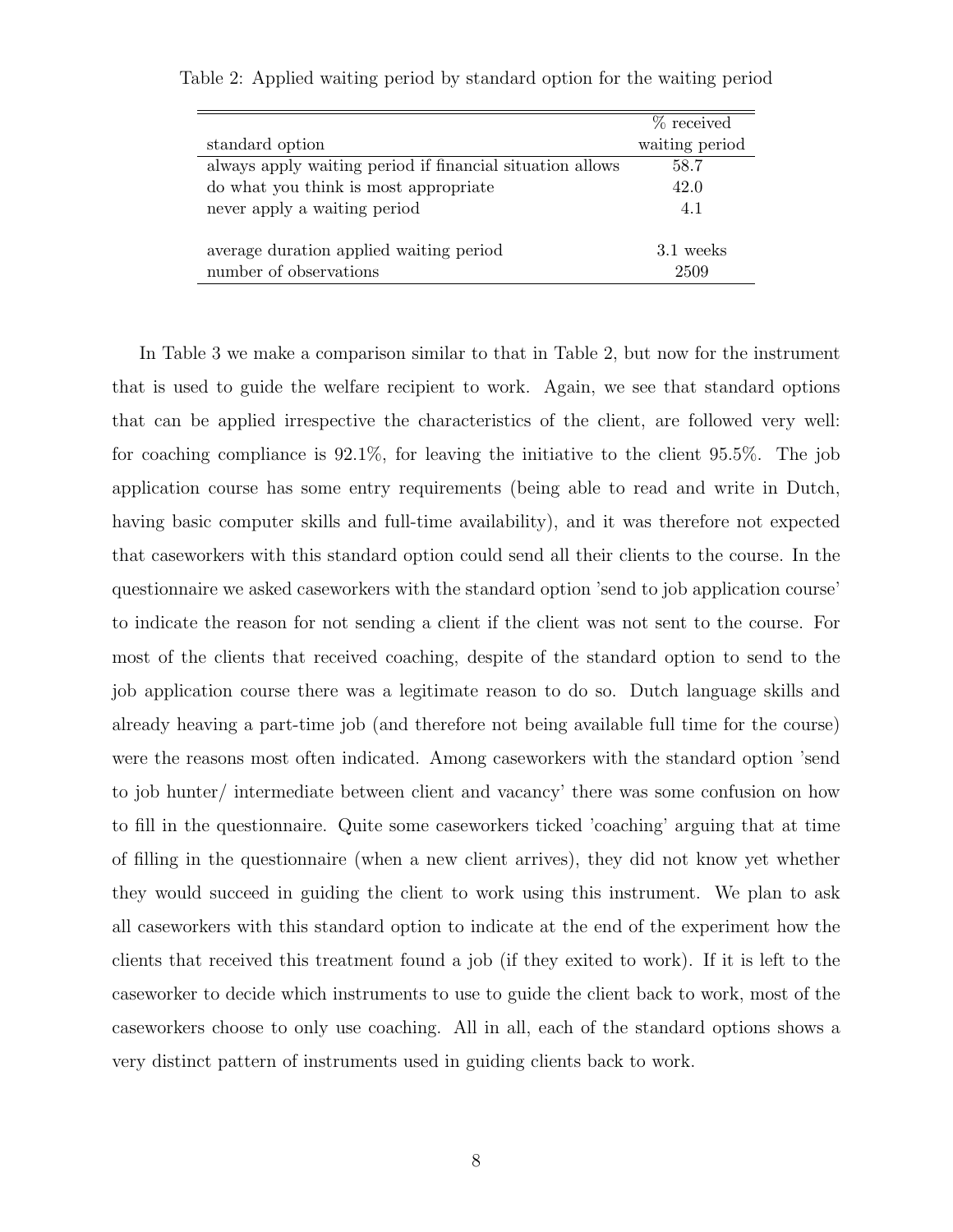|                        | -applied instrument- |           |          |            |           |  |  |  |  |  |
|------------------------|----------------------|-----------|----------|------------|-----------|--|--|--|--|--|
|                        | job hunter/          | job appl. |          | initiative | number of |  |  |  |  |  |
| standard option        | mediate              | course    | coaching | to client  | observ.   |  |  |  |  |  |
| job hunter/mediate     | 50.5                 | 1.6       | 39.4     | 8.5        | 317       |  |  |  |  |  |
| job application course | $1.5\,$              | 46.1      | 39.6     | 12.9       | 280       |  |  |  |  |  |
| coaching/meetings      | 2.4                  | 1.2       | 92.1     | 4.4        | 341       |  |  |  |  |  |
| initiative to client   | 1.1                  | 0.9       | 2.6      | 95.5       | 352       |  |  |  |  |  |
| caseworker's choice    | 3.5                  | 9.1       | 77.2     | 10.2       | 430       |  |  |  |  |  |
|                        |                      |           |          |            | 1720      |  |  |  |  |  |

Table 3: Applied instrument by standard option for instrument

# 5 First results

The results given below are some first results, based on data collection until April 2013. Ultimately, our goal is to look at exit to work within 6 months. However, in April 2013, only individuals who applied for welfare between April and October 2012 were observed for the full 6 month period. Therefore we will also show results for exit within 3 months, for which the inflow between April and January 2012 can be used. Since we do not have the matched employment data yet, we can only observe whether a person is still receiving welfare or not. Exit from welfare need not necessarily be exit to work (however, as welfare is only available to individuals without enough income from other sources, it is very likely that most exits will be due to exit to work). The results we present now will therefore be the effect of the different instruments on the probability that a person receives welfare X months after first applying for welfare.

We will focus on two different samples. For the waiting period, we take all people that applied for welfare since the start of the experiment (April 2012). We do not condition on approval of the application, since the application status of a client that did not return after a waiting period is never determined. For the different instruments that are applied after a possible waiting period we take all people that applied for welfare since the start of the experiment, conditional on approval of the application. This implies that the sample for the waiting period contains people that never actually received welfare payments, while in the sample for the instruments people will by definition have a starting date of welfare payments.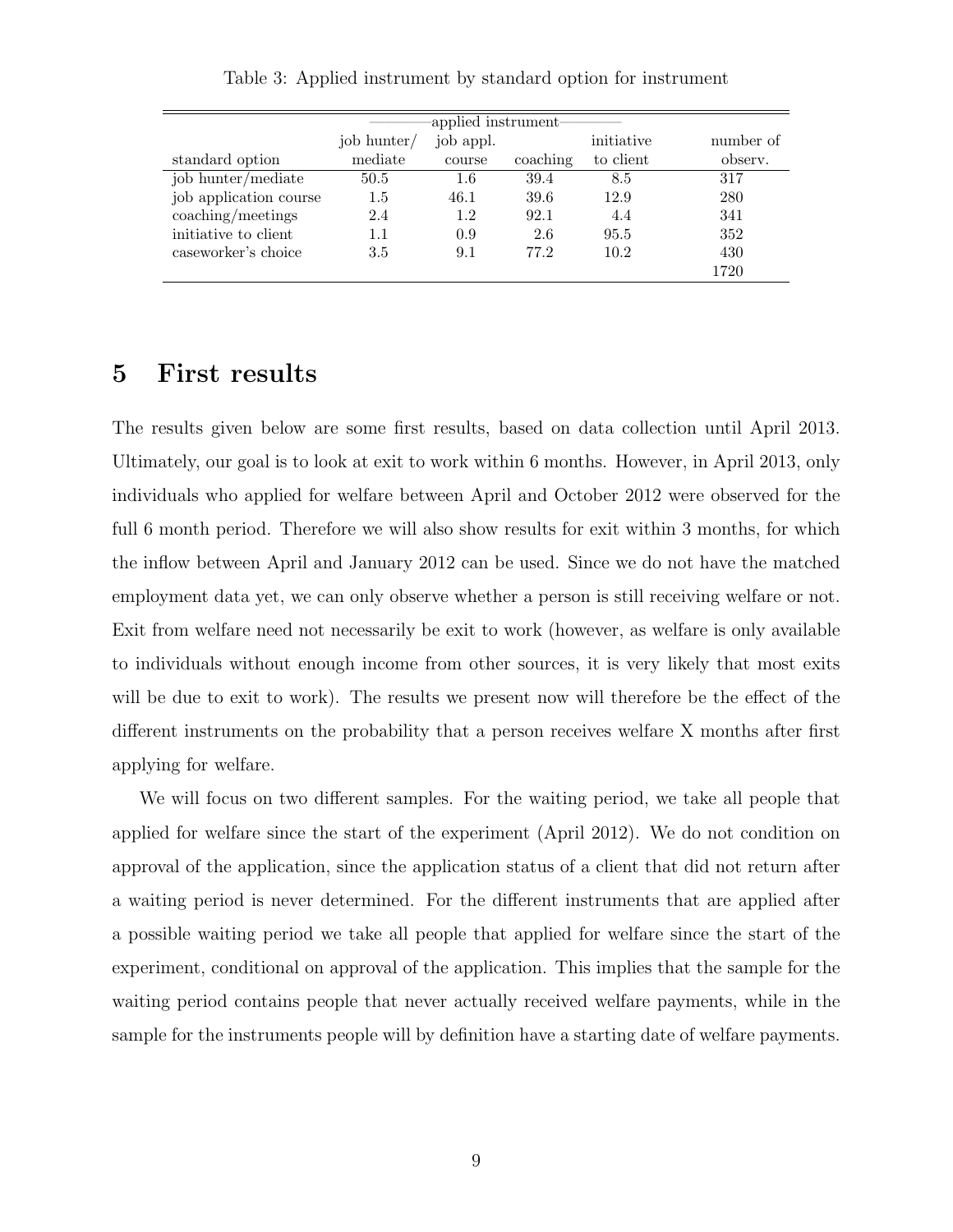|                                                           | $\%$ after | $\%$ after |
|-----------------------------------------------------------|------------|------------|
| Standard option                                           | 3 months   | 6 months   |
| always apply waiting period if financial situation allows | 63.7       | 51.5       |
| do what you think is most appropriate                     | 69.9       | 58.9       |
| never apply a waiting period                              | 71.3       | 57.7       |
| number of observations                                    | 2116       | 1504       |

Table 4: Percentage still receiving welfare, by standard option for the waiting period

Table 4 shows the the percentage of applicants receiving welfare three and six months after applying, by standard option of the caseworker. Of caseworkers with the standard option 'always apply a waiting period if financial situation allows', 63.7% of their clients receives welfare after 3 months. Of caseworkers with the standard option 'never apply a waiting period' this was 71.3%. When the decision is left to the caseworker 69.7% still receives welfare. Recall from Table 2 that the percentage of clients that received a waiting period was respectively 59%, 42% and 4% for these standard options. From these raw statistics, a waiting period seems to be very effective.

After six months there is still an observable difference between clients of caseworkers with the standard option 'always apply a waiting period' compared to clients in the other

two treatments. It seems as if a waiting period does not merely reduce the time that people spend in welfare, but that it leads to exit of some clients that would otherwise not have exited within 6 months after applying.

Table 5: Percentage still receiving welfare, by standard option for instrument

|                                                          | % after  | $\%$ after |
|----------------------------------------------------------|----------|------------|
| standard option                                          | 3 months | 6 months   |
| send to job hunter/mediate between employer and client   | 77.8     | 60.9       |
| intensive job application course                         | 89.2     | 77.5       |
| coaching/regular meetings with client                    | 87.8     | 71.1       |
| passive stand, only give support when client asks for it | 86.6     | 73.7       |
| do what you think is most appropriate here               | 85.0     | 66.9       |
|                                                          |          |            |
| number of observations                                   | 1984     | 987        |

Table 5 lists raw exit rates within three and six months over the different standard options for the instrument. Again, there are remarkable differences between the groups.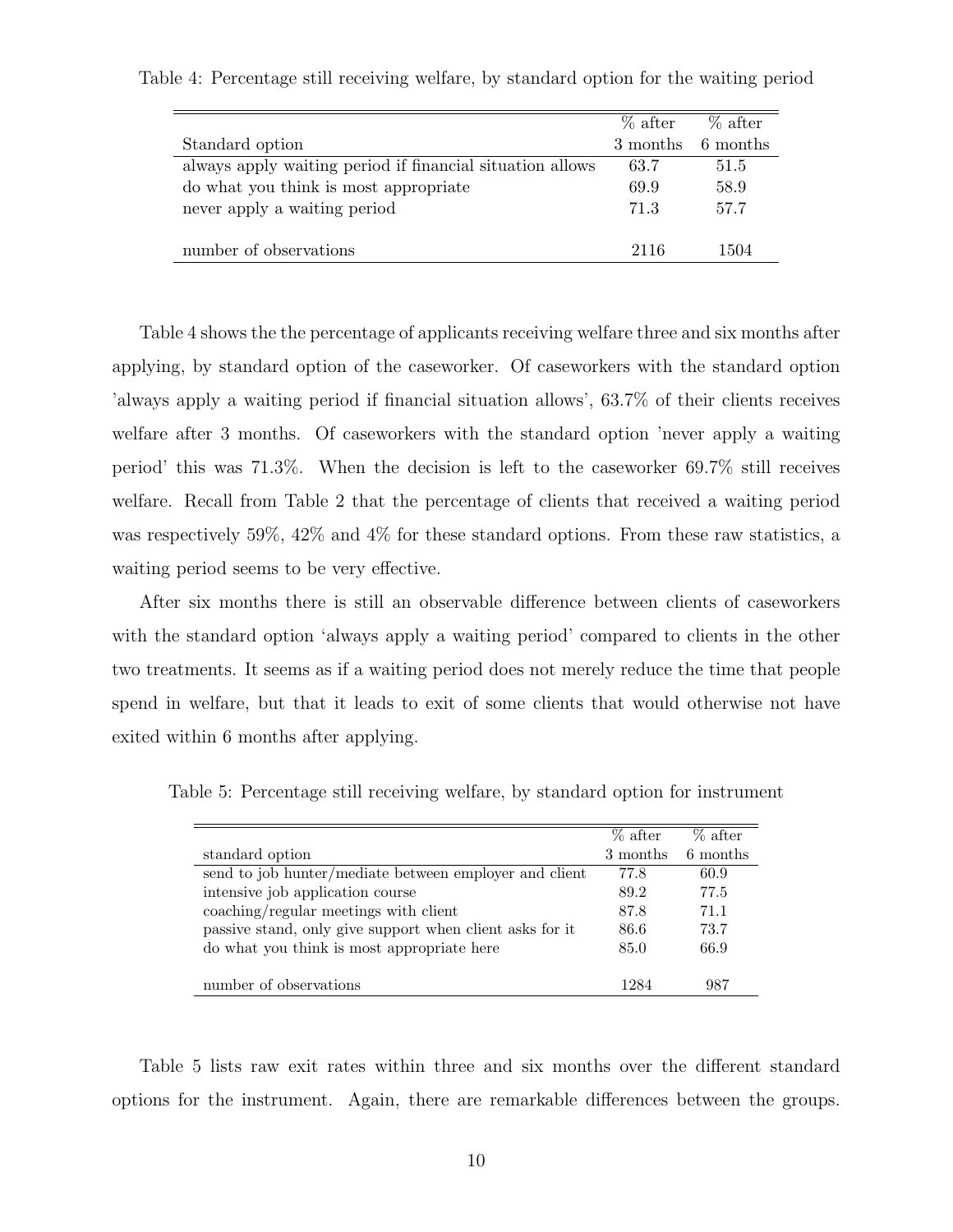Clients of caseworkers with the standard option 'send to job hunter/intermediate between vacancy and client' have a much lower probability to receive welfare after both three and six months. The percentage that still receives welfare of this group (77.8% after three months, 60.9% after 6 months) is much lower than in the other four groups. These groups are closer to each other in exit rates, with a ranking that changes somewhat between three and six months. After three months, the clients of caseworkers with the standard option 'send to job application course' are doing worst with only 10.8% exits. As there is usually a short waiting list for participation in the course and the course itself lasts 8 weeks, a lock-in effect was expected here. This effect has not disappeared after six months however, as the job application treatment still has the highest percentage still in welfare. Taking a passive stand and coaching are close both after three and six months while leaving the instrument choice to the caseworker does somewhat better, especially after six months.

It is remarkable that the one instrument that stands out in having the highest exit rates, 'send to job hunter/ intermediate between vacancy and client', is not a very popular choice among caseworkers if it is left up to them which instrument(s) to use. This even results in lower exit in the treatment in which a caseworker is free to choose the instrument compared to the treatment in which the client should be send to the job hunter. This may be related to the incentive structure for the caseworkers. Each caseworker has a target in terms of exits from welfare each month. If a client is sent to the job hunter and the job hunter manages to find a job for the client, the exit counts only for the target of the job hunter, not for the target of the caseworker. This may withhold caseworkers to send clients with relatively good prospects to the job hunter. The effect of sending a client to the job hunter or the caseworker taking up the role of intermediary between a vacancy and a client may arise from two different sources. First, it could have a direct effect if the client decides to accept the job offered to him. Second, it could also have an indirect effect if the client dislikes the job that is offered to him so much, that he decides to quickly find and accept a job that he likes better.

Figure 1 summarizes the findings in a graphical way. We look at the percentage of clients still receiving welfare benefits X months after start of the spell, separately for the different instruments. For this figure we condition on observing a client up to six months after the start of the spell, so that the figure is based on a fixed sample. Again we see that the only instruments that sticks out is the one in which caseworkers are told to send the client to the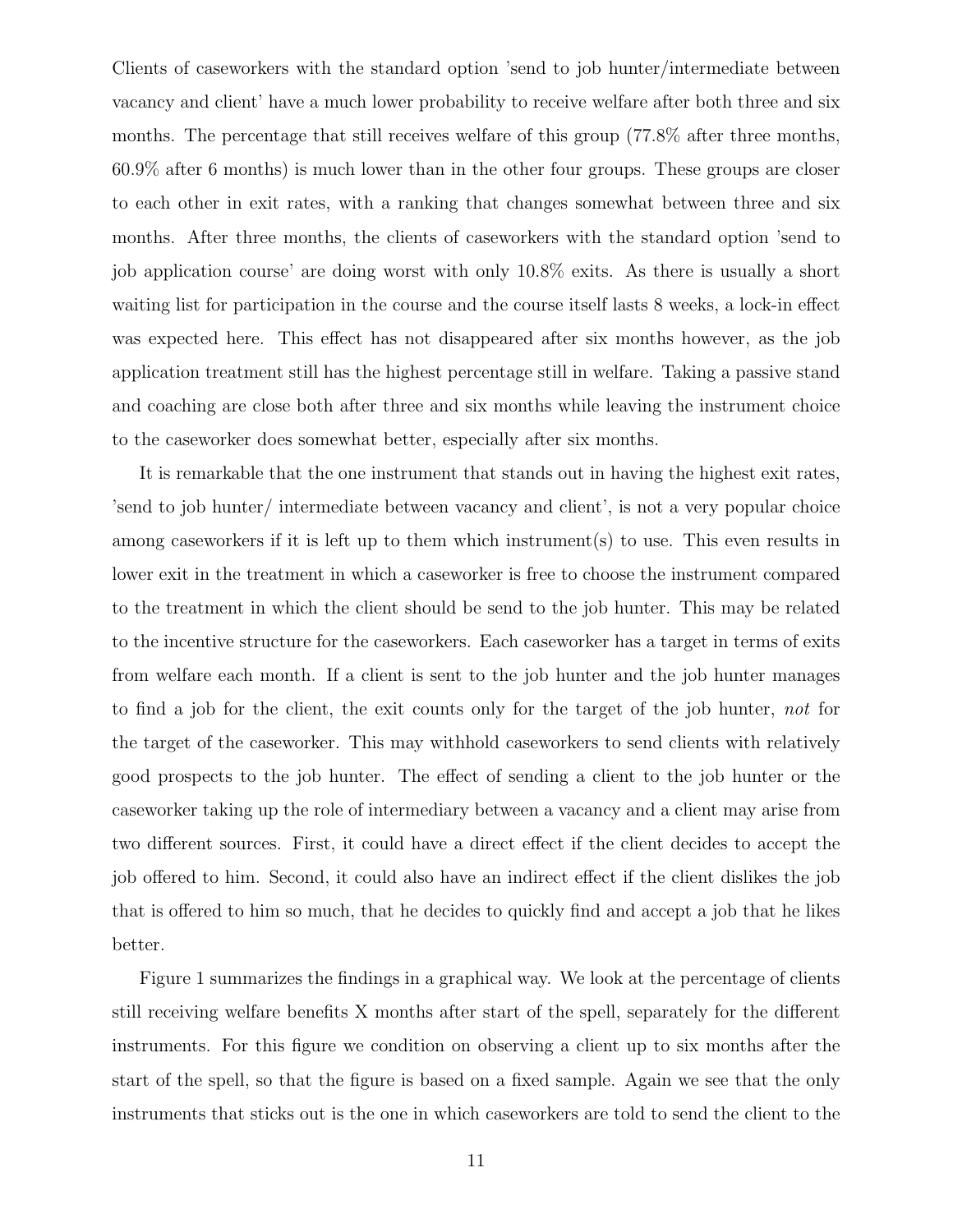

Figure 1: Percentage still receiving welfare, by standard option for instrument and months since application

job hunter/intermediate between vacancy and client.

Table 4 and 5 showed exit rates that where not corrected for differences between individual characteristics. Next, we will use a linear regression model for the probability a welfare recipient exit within 3 (resp. 6) months. Again, we use the standard option of the caseworker rather than the waiting period/ instrument that was applied. Coefficients therefore reflect the intention to treat. Tables 6 focuses on the effect of the waiting period, tables 7 and 8 on the effect of the different instruments. In all four tables model(1) estimates a model that only contains the standard options as regressors, model(2) adds the city districts as regressors and model(3) uses a full set of individual characteristics like age, gender, household composition, financial situation, reason for inflow and educational background.

In table 6 we see that the percentage of clients receiving welfare is significantly lower with the standard option 'alway apply' compared to 'never apply': the probability to receive welfare decreases with 7.9 percentage points. If the caseworker decides the percentage is also lower but not significantly so. The effect of 'always apply' becomes even stronger when we add more controls. The decrease of 9.7 percentage points implies an almost 17% decrease in the probability to receive welfare after three months. Of the controls we see that most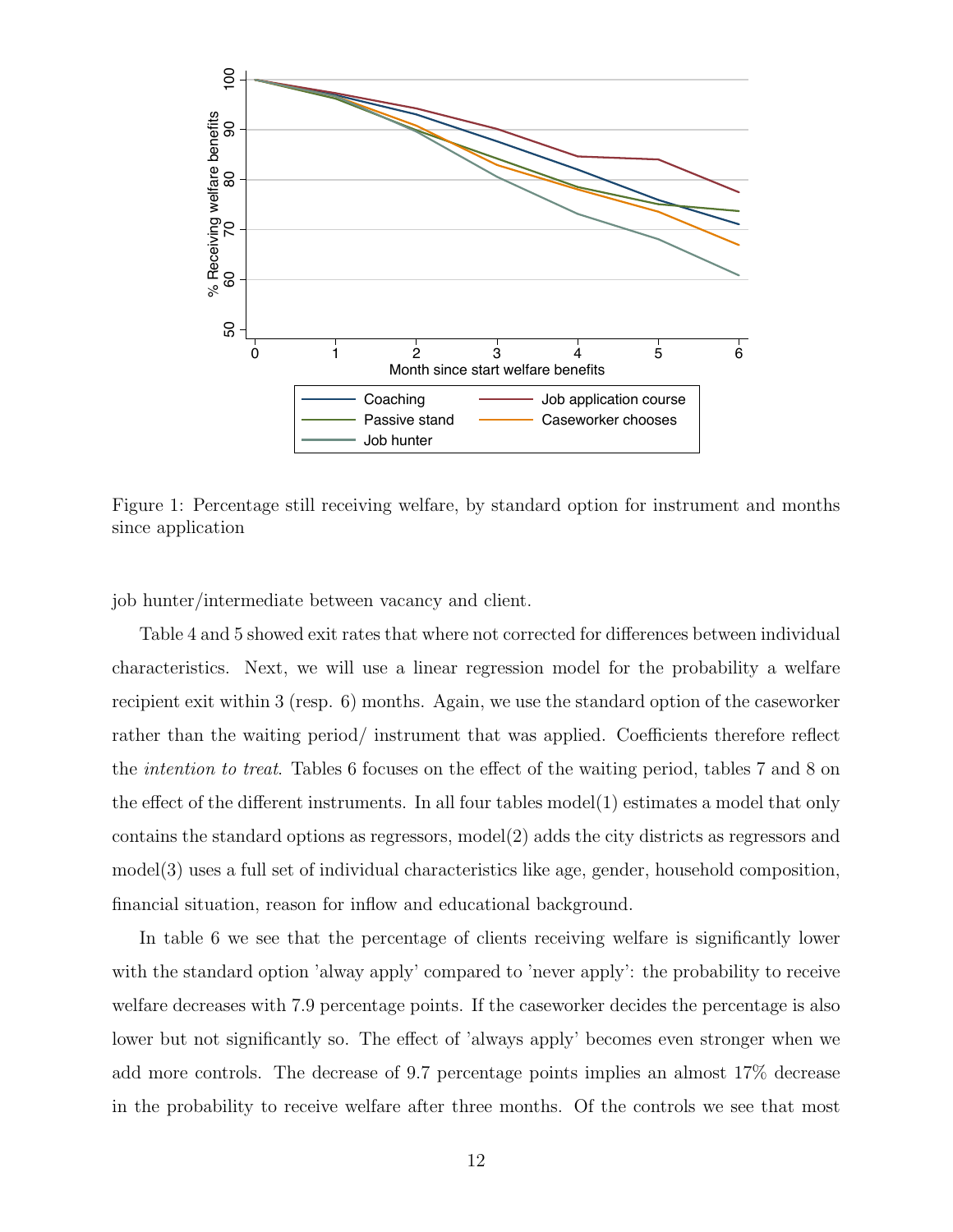

Figure 2: Always apply waiting period

Figure 3: Caseworker decides

effects are in the expected direction. The probability to receive welfare increases in age and with being a single mother while it decreases if a client has a university education.

Figures 2 and 3 show how the effect of the waiting period evolves over time. We estimate the effect of the different standard options on the probability to receive welfare from 1-6 months after application, relative to the standard option 'never apply'. We condition on observing a client at least six months such that the figures are based on a fixed sample. Coefficients are plotted together with 95% confidence intervals. We see that the effect of the standard option 'always apply' is significantly different from 'never apply' for all time periods and that the coefficient is surprisingly stable. This implies that the waiting period does not only lead to an earlier exit of clients that would have left anyway, but that it even affects client that otherwise would have received at least 6 months of benefits. The coefficient of 'caseworker decides' is negative for all periods, but is only significantly different from 'never apply' for months 3-5.

Tables 7 and 8 present the effect of the different instruments used to guide the welfare recipient back to work, They show a large effect of the standard option 'job hunter/ mediate between vacancy and client', as we also saw in the raw percentages. The effect also remains when we add controls and is larger after six months than after three months. The probability of receiving welfare after three months is apparently more difficult to predict than after six months, since more controls are significant after six months even though the sample size is smaller. Again, age and university education have a significant effect on the probability to receive welfare. For the instruments we also find an effect of household composition. Compared to singles without children, the probability to receive welfare is much higher for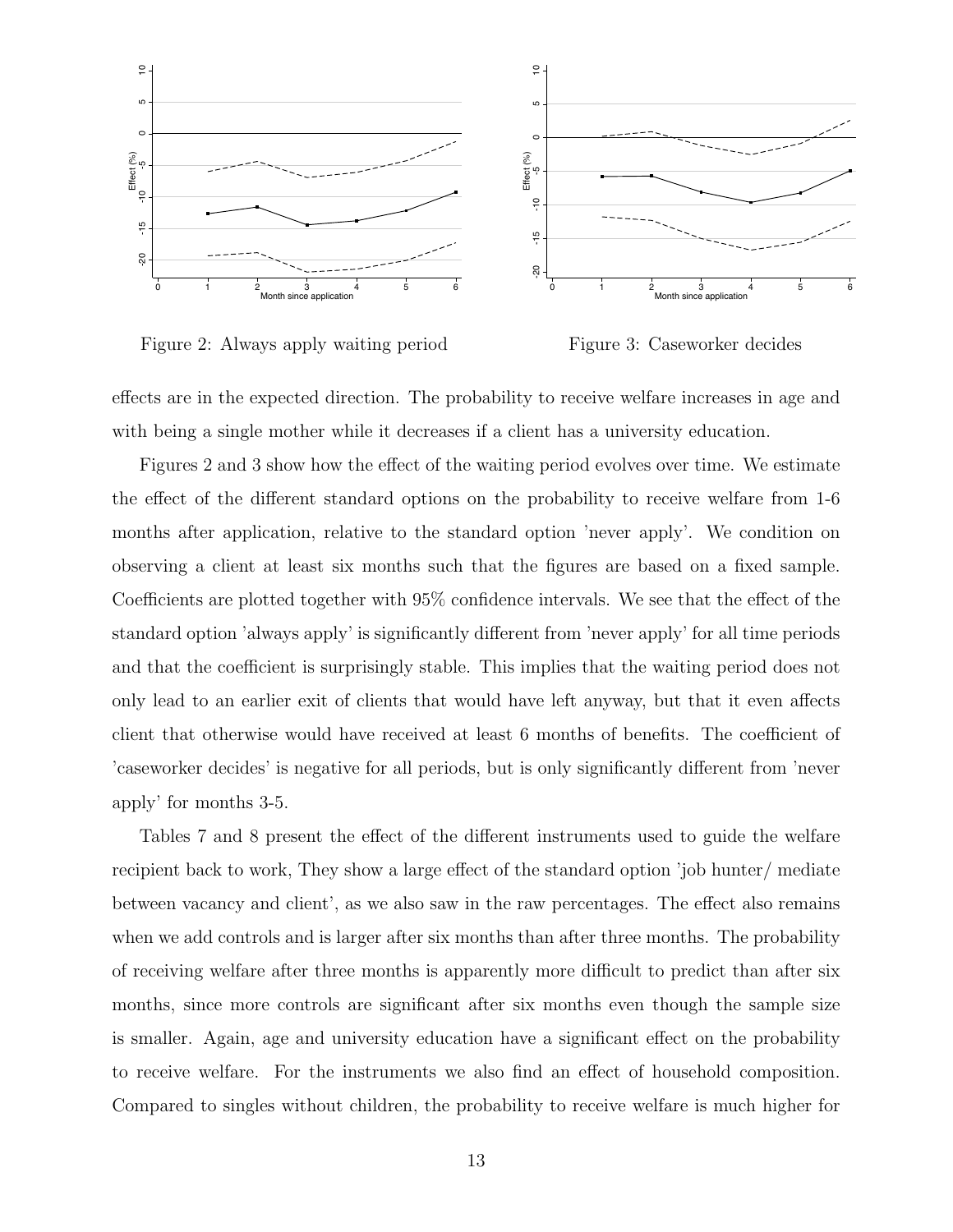|                                                                 | (1)                 | (2)        | (3)         |
|-----------------------------------------------------------------|---------------------|------------|-------------|
| standard option for waiting period (reference is 'never apply') |                     |            |             |
| always apply waiting period                                     | $-0.079**$          | $-0.078**$ | $-0.097***$ |
|                                                                 | (0.031)             | (0.032)    | (0.033)     |
| caseworker decides on waiting per.                              | $-0.017$            | $-0.024$   | $-0.045$    |
|                                                                 | (0.025)             | (0.028)    | (0.030)     |
| city district (reference is 'South/West')                       |                     |            |             |
| New-West                                                        |                     | $-0.022$   | $-0.071*$   |
|                                                                 |                     | (0.037)    | (0.042)     |
| Center/East                                                     |                     | 0.000      | $-0.017$    |
|                                                                 |                     | (0.029)    | (0.033)     |
| North                                                           |                     | 0.043      | $-0.001$    |
|                                                                 |                     | (0.033)    | (0.037)     |
| South-East                                                      |                     | $-0.006$   | $-0.012$    |
|                                                                 |                     | (0.031)    | (0.032)     |
|                                                                 |                     |            |             |
| age                                                             |                     |            | $0.002*$    |
|                                                                 |                     |            | (0.001)     |
| female                                                          |                     |            | $0.268***$  |
|                                                                 |                     |            | (0.022)     |
| household composition (reference is 'single without children')  |                     |            |             |
| single with children                                            |                     |            | $-0.157***$ |
|                                                                 |                     |            | (0.034)     |
| couple without children                                         |                     |            | $0.098**$   |
|                                                                 |                     |            | (0.042)     |
| couple with children                                            |                     |            | $-0.052$    |
|                                                                 |                     |            | (0.050)     |
| financial situation (reference is 'good')                       |                     |            |             |
| fin.situation not good/not bad                                  |                     |            | $0.057**$   |
|                                                                 |                     |            | (0.027)     |
| fin. situation bad                                              |                     |            | $-0.038$    |
|                                                                 |                     |            | (0.024)     |
| reason applies for welfare (reference is 'lost job')            |                     |            |             |
| end UI                                                          |                     |            | $-0.005$    |
|                                                                 |                     |            | (0.017)     |
| different reason                                                |                     |            | $-0.037**$  |
|                                                                 |                     |            | (0.017)     |
| education (reference is 'midlevel vocational')                  |                     |            |             |
| university                                                      |                     |            | $-0.150***$ |
|                                                                 |                     |            | (0.039)     |
| other tertiary                                                  |                     |            | $-0.083**$  |
|                                                                 |                     |            | (0.033)     |
| pre-university secondary                                        |                     |            | 0.001       |
|                                                                 |                     |            | (0.045)     |
| other secondary                                                 |                     |            | $-0.016$    |
|                                                                 |                     |            | (0.031)     |
| max primary school                                              |                     |            | 0.023       |
|                                                                 |                     |            | (0.036)     |
| intercept                                                       | $0.716***$          | $0.717***$ | $0.576***$  |
|                                                                 | (0.022)             | (0.024)    | (0.063)     |
|                                                                 |                     |            |             |
| observations                                                    | $\boldsymbol{2124}$ | 2124       | 1723        |

# Table 6: Linear regression model for probability that client receives welfare after 3 months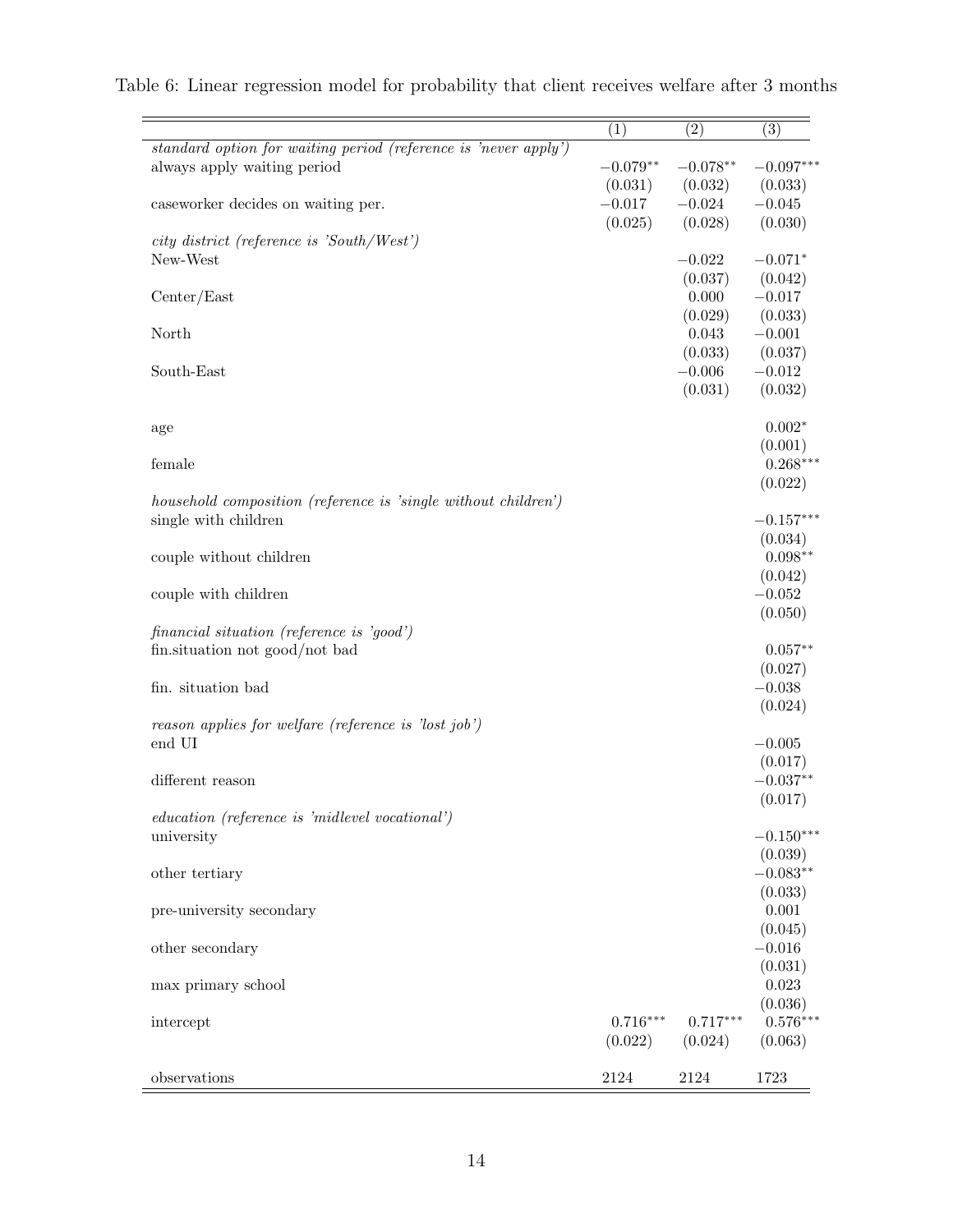

Figure 6: Passive stand

Figure 7: Caseworker decides

couples, both with and without children, and slightly higher for singles with children.

Figures 4 to 7 show how the effect of the instruments evolve over time. Just as with the waiting period, we keep the sample on which we run the regressions fixed. The instruments are compared to the standard option 'coaching'. From the figures it becomes clear that the only instrument that really stands out is 'job hunter/mediate'. After three months this effect becomes significantly different from 'coaching' and remains so up to six months after the start of welfare benefits.

# 6 Conclusion

We conduct a field experiment in the city of Amsterdam to gain insight in the effectiveness of a waiting period and of different instruments to guide welfare recipients back to work.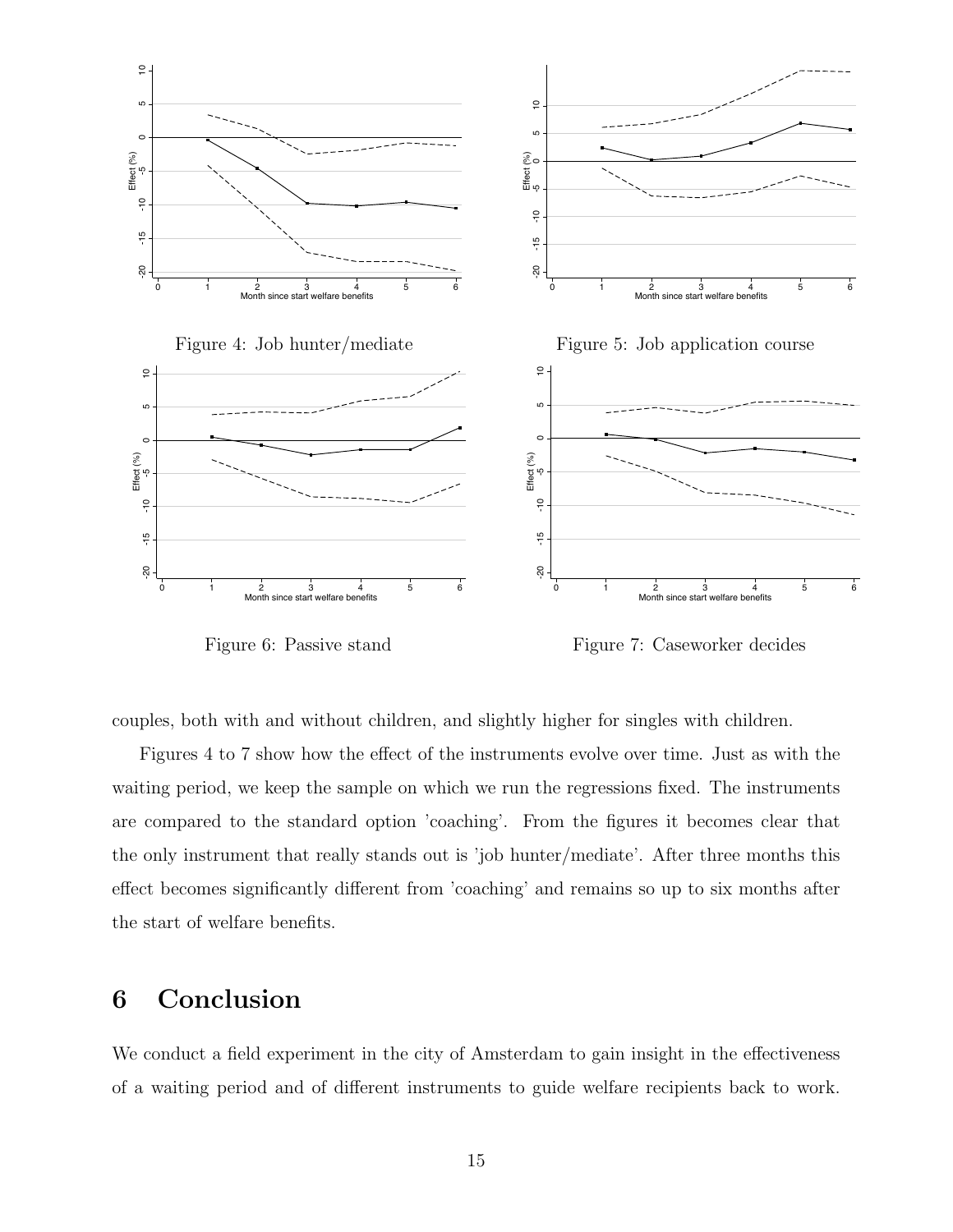|                                                                | (1)                 | (2)                 | (3)                 |
|----------------------------------------------------------------|---------------------|---------------------|---------------------|
| standard option for instrument (reference is 'coaching')       |                     |                     |                     |
| job hunter/mediate                                             | $-0.071**$          | $-0.064**$          | $-0.067**$          |
|                                                                | (0.032)             | (0.032)             | (0.033)             |
| intensive job application course                               | $0.025\,$           | 0.035               | 0.034               |
| passive stand                                                  | (0.030)<br>$-0.035$ | (0.030)<br>$-0.030$ | (0.029)<br>$-0.039$ |
|                                                                | (0.030)             | (0.030)             | (0.029)             |
| caseworker decides on instrument                               | $-0.047*$           | $-0.040$            | $-0.043$            |
|                                                                | (0.028)             | (0.029)             | (0.028)             |
| city district (reference is 'South/West')                      |                     |                     |                     |
| New-West                                                       |                     | $-0.078**$          | $-0.109**$          |
|                                                                |                     | (0.040)             | (0.042)             |
| Center/East                                                    |                     | $-0.046*$           | $-0.052*$           |
|                                                                |                     | (0.027)             | (0.027)             |
| North                                                          |                     | $-0.037$            | $-0.066**$          |
|                                                                |                     | (0.031)             | (0.032)             |
| South-East                                                     |                     | 0.020               | $-0.012$            |
|                                                                |                     | (0.027)             | (0.027)             |
| age                                                            |                     |                     | $0.003***$          |
|                                                                |                     |                     | (0.001)             |
| female                                                         |                     |                     | $-0.003$            |
|                                                                |                     |                     | (0.022)             |
| household composition (reference is 'single without children') |                     |                     |                     |
| single with children                                           |                     |                     | 0.047               |
|                                                                |                     |                     | (0.034)             |
| couple without children                                        |                     |                     | $0.065*$            |
|                                                                |                     |                     | (0.035)<br>0.061    |
| couple with children                                           |                     |                     | (0.039)             |
| financial situation (reference is 'good')                      |                     |                     |                     |
| fin.situation not good/not bad                                 |                     |                     | 0.033               |
|                                                                |                     |                     | (0.026)             |
| fin. situation bad                                             |                     |                     | $-0.030$            |
|                                                                |                     |                     | (0.023)             |
| reason applies for welfare (reference is 'lost job')           |                     |                     |                     |
| $\,$ end UI                                                    |                     |                     | $-0.023$            |
|                                                                |                     |                     | (0.015)             |
| different reason                                               |                     |                     | $-0.001$            |
| education (reference is 'midlevel vocational')                 |                     |                     | (0.015)             |
| university                                                     |                     |                     | $-0.125***$         |
|                                                                |                     |                     | (0.040)             |
| other tertiary                                                 |                     |                     | $-0.002$            |
|                                                                |                     |                     | (0.029)             |
| pre-university secondary                                       |                     |                     | 0.006               |
|                                                                |                     |                     | (0.040)             |
| other secondary                                                |                     |                     | $\,0.019\,$         |
|                                                                |                     |                     | (0.027)             |
| max primary school                                             |                     |                     | 0.017               |
|                                                                |                     |                     | (0.031)             |
| intercept                                                      | $0.877***$          | $0.894***$          | $0.781***$          |
|                                                                | 0.020               | $0.027\,$           | 0.059               |
| observations                                                   | 1320                | 1320                | 1287                |
| Ŧ6                                                             |                     |                     |                     |

|  |  | Table 7: Linear regression model for probability that client receives welfare after 3 months |  |  |  |  |
|--|--|----------------------------------------------------------------------------------------------|--|--|--|--|
|  |  |                                                                                              |  |  |  |  |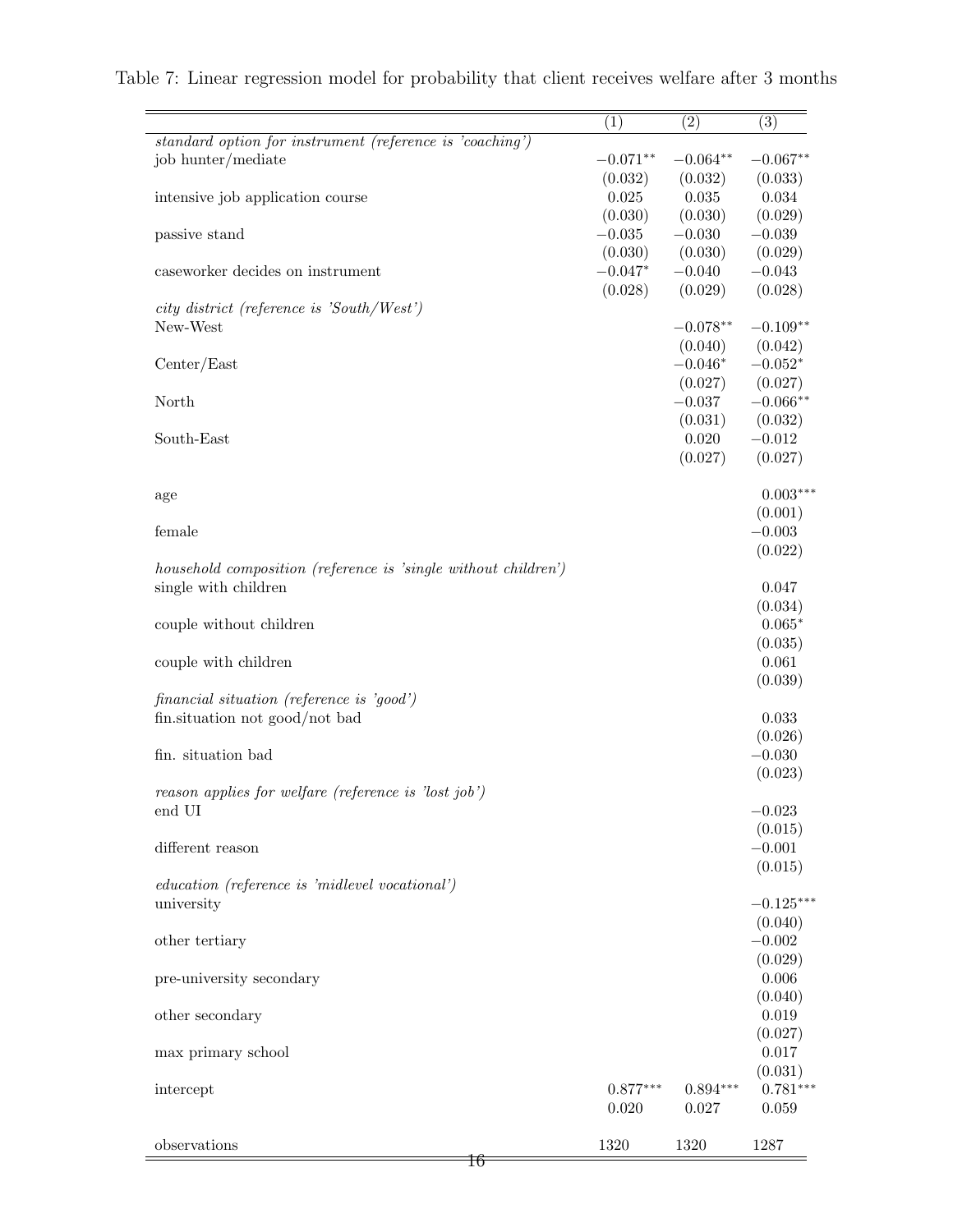|                                                                | (1)        | (2)              | (3)              |
|----------------------------------------------------------------|------------|------------------|------------------|
| standard option for instrument (reference is 'coaching')       |            |                  |                  |
| job hunter/mediate                                             | $-0.102**$ | $-0.097**$       | $-0.110**$       |
|                                                                | (0.048)    | (0.048)          | (0.048)          |
| intensive job application course                               | 0.064      | 0.072            | 0.062            |
|                                                                | (0.051)    | (0.052)          | (0.053)          |
| passive stand                                                  | 0.027      | 0.032            | 0.026            |
|                                                                | (0.044)    | (0.044)          | (0.043)          |
| caseworker decides on instrument                               | $-0.042$   | $-0.033$         | $-0.033$         |
|                                                                | (0.043)    | (0.043)          | (0.042)          |
| city district (reference is 'South/West')                      |            |                  |                  |
| New-West                                                       |            | $-0.019$         | $-0.070$         |
|                                                                |            | (0.055)          | (0.054)          |
| Center/East                                                    |            | 0.020            | 0.015            |
|                                                                |            | (0.041)          | (0.041)          |
| North                                                          |            | 0.017            | $-0.045$         |
| South-East                                                     |            | (0.045)<br>0.067 | (0.046)<br>0.023 |
|                                                                |            | (0.043)          | (0.044)          |
|                                                                |            |                  |                  |
|                                                                |            |                  | $0.007***$       |
| age                                                            |            |                  | (0.002)          |
| female                                                         |            |                  | $\,0.025\,$      |
|                                                                |            |                  | (0.033)          |
| household composition (reference is 'single without children') |            |                  |                  |
| single with children                                           |            |                  | $0.090*$         |
|                                                                |            |                  | (0.052)          |
| couple without children                                        |            |                  | $0.132**$        |
|                                                                |            |                  | (0.053)          |
| couple with children                                           |            |                  | $0.160***$       |
|                                                                |            |                  | (0.059)          |
| financial situation (reference is 'good')                      |            |                  |                  |
| fin.situation not good/not bad                                 |            |                  | $0.090**$        |
|                                                                |            |                  | (0.038)          |
| fin. situation bad                                             |            |                  | $-0.078**$       |
|                                                                |            |                  | (0.034)          |
| reason applies for welfare (reference is 'lost job')           |            |                  |                  |
| end UI                                                         |            |                  | $-0.015$         |
|                                                                |            |                  | (0.019)          |
| different reason                                               |            |                  | 0.004            |
|                                                                |            |                  | (0.019)          |
| education (reference is 'midlevel vocational')                 |            |                  |                  |
| university                                                     |            |                  | $-0.129**$       |
|                                                                |            |                  | (0.054)          |
| other tertiary                                                 |            |                  | $-0.003$         |
|                                                                |            |                  | (0.044)          |
| pre-university secondary                                       |            |                  | $-0.040$         |
|                                                                |            |                  | (0.066)          |
| other secondary                                                |            |                  | 0.040            |
|                                                                |            |                  | (0.041)          |
| max primary school                                             |            |                  | 0.049            |
|                                                                |            |                  | (0.046)          |
| intercept                                                      | $0.711***$ | $0.686***$       | $0.351***$       |
|                                                                | 0.032      | 0.041            | 0.084            |
| observations                                                   | 987        | 987              | 975              |
| Ŧ7                                                             |            |                  |                  |

|  |  | Table 8: Linear regression model for probability that client receives welfare after 6 months |  |  |  |  |
|--|--|----------------------------------------------------------------------------------------------|--|--|--|--|
|  |  |                                                                                              |  |  |  |  |